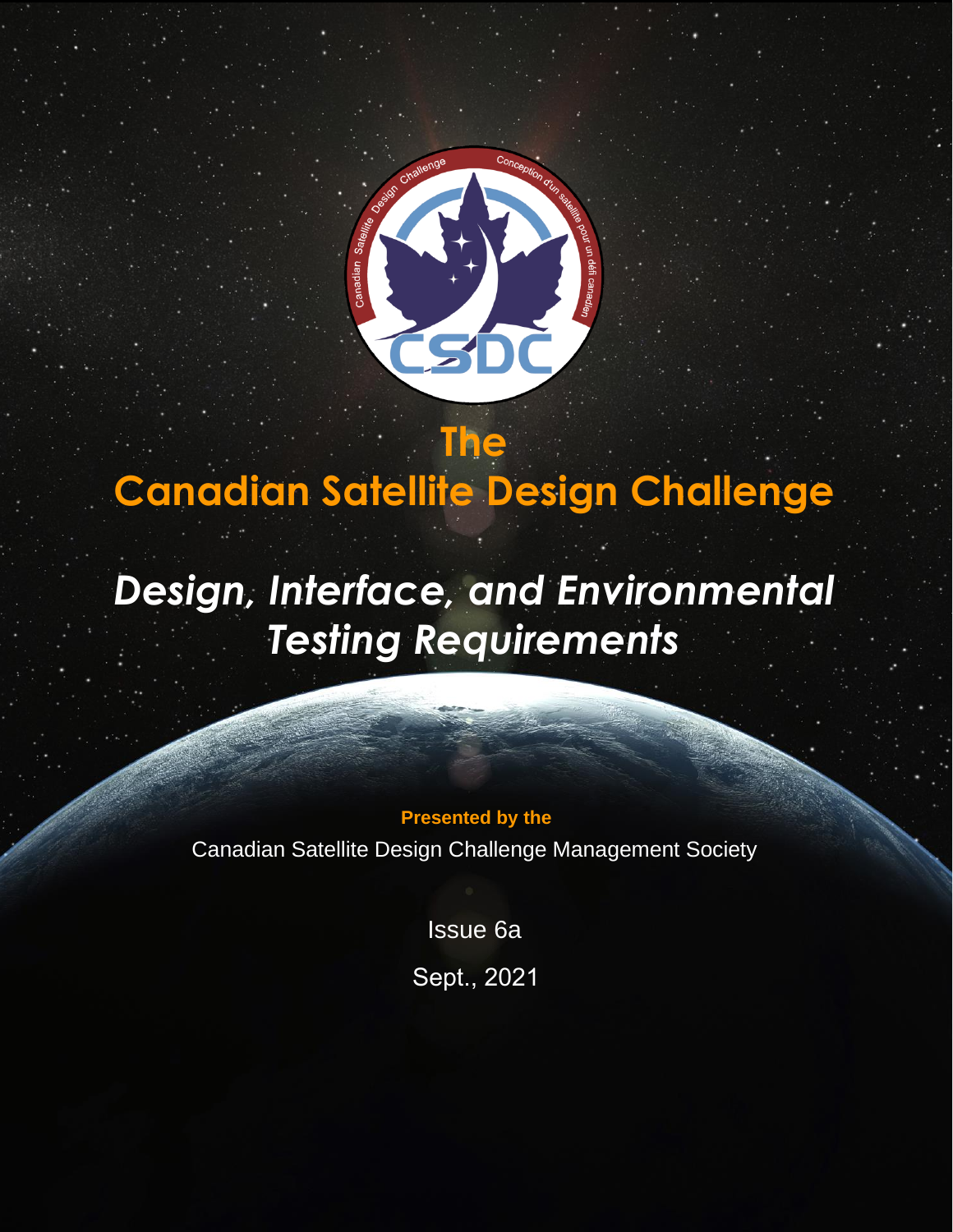

# **Table of Contents**

| 1            | <b>INTRODUCTION</b>                              |                                           |         |
|--------------|--------------------------------------------------|-------------------------------------------|---------|
|              | 1.1                                              | Overview                                  | $1 - 1$ |
|              | 1.2                                              | <b>Point of Contact</b>                   | $1 - 1$ |
|              | 1.3                                              | Interpretation of Requirements            | $1 - 1$ |
|              | 1.4                                              | <b>Reference Material</b>                 | $1 - 1$ |
| $\mathbf{2}$ | <b>GENERAL DESIGN AND INTERFACE REQUIREMENTS</b> |                                           |         |
|              | 2.1                                              | <b>Spacecraft Structure and Materials</b> | $2 - 1$ |
|              | 2.2                                              | <b>Mass Properties</b>                    | $2 - 3$ |
|              | 2.3                                              | <b>Electrical Requirements</b>            | $2 - 3$ |
|              | $2.4^{\circ}$                                    | Launch Vehicle                            | $2 - 6$ |
| 3            | <b>ENVIRONMENTAL TESTING REQUIREMENTS</b>        |                                           |         |
|              | 3.1                                              | <b>General Testing Requirements</b>       | $3 - 1$ |
|              | 3.2                                              | <b>Launch Environment Tests</b>           | $3 - 1$ |
|              | 3.3                                              | Separation and Deployment Tests           | $3 - 2$ |
|              | 3.4                                              | <b>Thermal-Vacuum Test</b>                | $3 - 2$ |
|              | 3.5                                              | <b>Environmental Functional Test</b>      | $3 - 3$ |

# **Table of Figures**

| Figure 2-1. CubeSat Electrical Subsystem Block Diagram (note: RBF switch not shown)  2-4 |  |
|------------------------------------------------------------------------------------------|--|
|                                                                                          |  |
| Figure 2-3. CubeSat Structure Specification Error! Reference source not found 2-7        |  |
|                                                                                          |  |
|                                                                                          |  |

# **Change Record**

| <b>Date</b> | Version |                         | <b>Changes</b> |
|-------------|---------|-------------------------|----------------|
| Sept. 2021  | 6а      | New version for CSDC-6. |                |

ii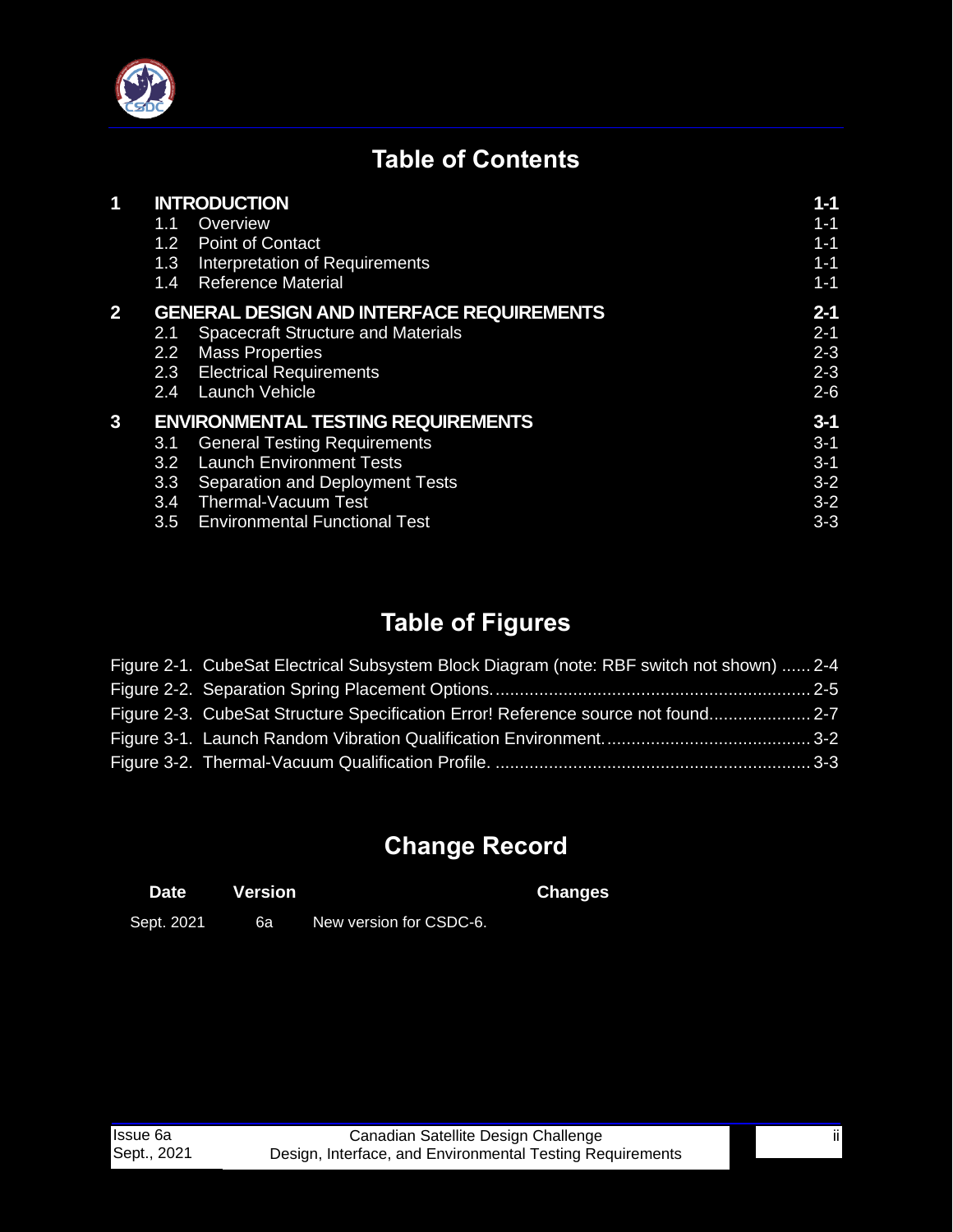

# <span id="page-2-0"></span>**1 Introduction**

# <span id="page-2-1"></span>**1.1 Overview**

This document presents the design, interface, and environmental testing requirements for the Canadian Satellite Design Challenge ("CSDC", or "the Challenge").

For more information regarding the general structure and objectives of the CSDC, please see the "CSDC Overview" document, available on the CSDC web-site (www.Geocentrix.ca/CSDC).

# <span id="page-2-2"></span>**1.2 Point of Contact**

The point-of-contact for the CSDC is:

Lawrence Reeves, CSDC Manager, 5050 Elgin St., Vancouver, B.C. V5W 3J6 Phone: 778-988-6343 E-mail: LReeves@CSDCMS.ca

Faculty Co-ordinators, Advisors, or student team leaders only may contact the CSDC Manager regarding any issues or questions about any details relating to the Challenge.

### <span id="page-2-3"></span>**1.3 Interpretation of Requirements**

The wording of statements in this document determines their applicability:

- "**SHALL**" or "**MUST**" are used to indicate a mandatory requirement.
	- "**MAY**" indicates an option.
	- "**WILL**" indicates a statement of fact or intention.

# <span id="page-2-4"></span>**1.4 Reference Material**

The following documents and material are for reference purposes only, unless otherwise stated in this requirements document.

- [RD-1] "NanoRacks CubeSat Deployer (NRCSD) Interface Control Document (ICD)", Document NR-NRCSD-S0003, 29 May, 2018. [http://www.nanoracks.com](http://www.nanoracks.com/)
- [RD-2] "Cubesat Design Specification", Rev. 14, Cal Poly SLO, July, 2020.
- <span id="page-2-5"></span>[RD-3] NASA Outgassing Data for Selecting Spacecraft Materials, [http://outgassing.nasa.gov.](http://outgassing.nasa.gov/)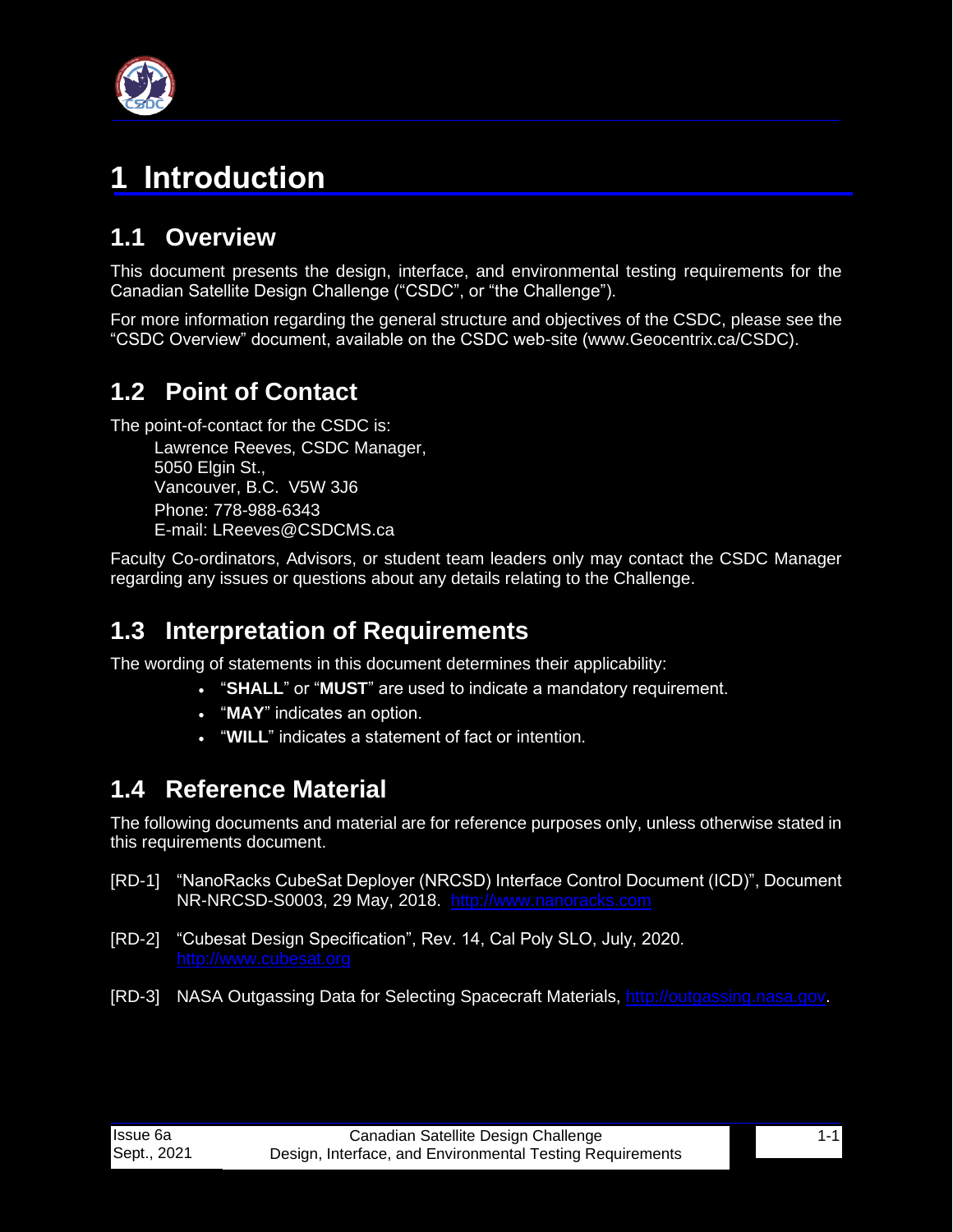

# <span id="page-3-0"></span>**2 General Design and Interface Requirements**

The following general requirements apply to all CubeSat entries.

The section and paragraph headings in this document are provided only to facilitate reading; they do not affect the paragraph contents.

# <span id="page-3-1"></span>**2.1 Spacecraft Structure and Materials**

#### **[DIETR-0010] Configuration and Dimensions**

The spacecraft configuration and physical dimensions shall be per Figure 2-3.

*Comment: This size and configuration is called a "3U" or triple-cubesat. These dimensions apply to the spacecraft in the stowed (launch) configuration only.*

#### **[DIETR-0020] Co-ordinate System**

The spacecraft shall use the co-ordinate system as defined in Figure 2-3. The -Z face of the spacecraft will be inserted first into the dispenser.

#### **[DIETR-0030] Spacecraft Structure Material**

Aluminum 7075, 6061, 5005, and/or 5052 shall be used for both the main spacecraft structure and the corner rails.

#### **[DIETR-0040] Surface Protuberances**

Protuberances are permitted on the spacecraft XZ and YZ faces (i.e., the 100.0 x 340.5 mm spacecraft surfaces) inside the rails; however, protuberances shall not exceed 6.5 mm normal to any of these faces.

*Comment: This requirement applies to the spacecraft in the stowed (launch) configuration only.*

#### **[DIETR-0045] Corner Rails**

The spacecraft shall have four (4) rails, one per corner, along the Z axis. Rail surfaces that contact the launch dispenser guide rails shall have a hardness equal to or greater than hard-anodized aluminum (Rockwell C 65-70).

#### **[DIETR-0050] Corner Rail Anodisation**

The spacecraft corner rails and standoffs shall be hard-anodised in order to prevent coldwelding within the dispenser.

#### **[DIETR-0060] Corner Rail Roundness**

The edges of the spacecraft corner rails shall be rounded to a radius of at least 1.0 mm.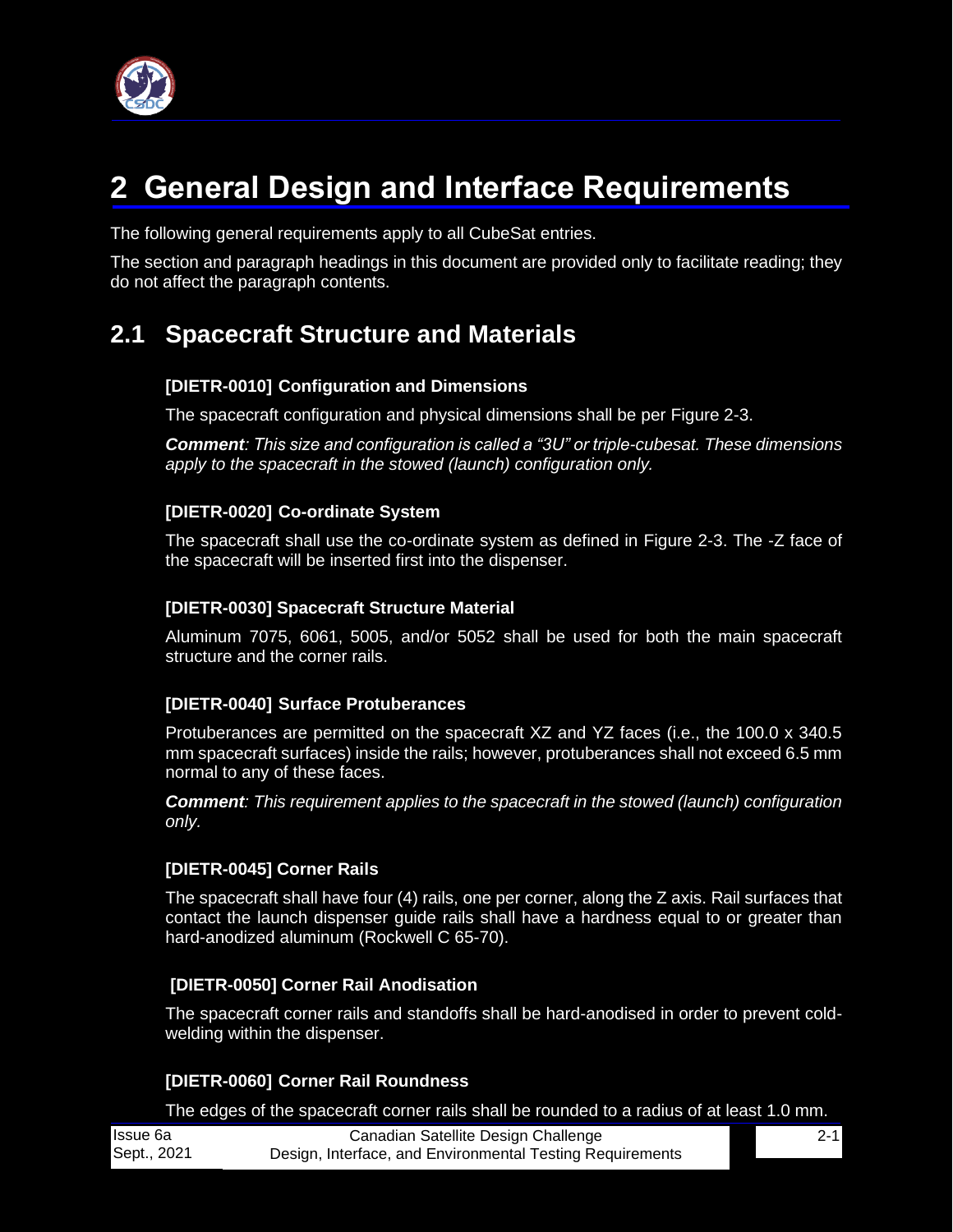

#### **[DIETR-0070] Corner Rail Contact in Dispenser**

At least 75% of the spacecraft rails shall be in contact with the dispenser rails; i.e., up to 25% of the spacecraft rails may be recessed.

#### **[DIETR-0080] Spacecraft Material Out-gassing**

Spacecraft materials shall satisfy the following low-out-gassing requirements to prevent contamination of other spacecraft during integration, testing, and launch:

- Total Mass Loss  $(TML) \leq 1.0\%$ .
- Collected Volatile Condensable Material  $(CVCM) \leq 0.1\%$ .

*Comment: Refer to [\[RD-3\]](#page-2-5) for a list of NASA-approved low-out-gassing materials.* 

#### **[DIETR-0090] Constraining Deployables**

Deployable components shall be constrained by the spacecraft; the launch dispenser walls or guide-rails must not be used to constrain deployables.

#### **[DIETR-0095] Timing of Deployables**

Deployables shall not be deployed for at least 30 minutes following spacecraft ejection from the launch canister.

If deployment switches are released causing any deployment timer to start, the timer must automatically re-set whenever the Remove Before Flight (RBF) feature is replaced and/or the deployment switches are returned to the open state.

*Comment: For the purposes of final environmental testing and functional testing during the CSDC, teams may reduce the timing of any deployment systems (e.g., to 30 seconds).*

#### **[DIETR-0100] Space Debris**

All parts shall remain attached to the spacecraft during launch, ejection, and operation. The spacecraft shall not create space debris.

#### **[DIETR-0110] Pyrotechnic Devices**

Pyrotechnic devices shall not be used.

*Comment: Electrically-operated melt-wire systems for deployables are permitted.*

#### **[DIETR-0120] Pressure Vessels**

Any pressure vessels on the spacecraft shall have a pressure of no more than 2.0 standard atmospheres (121.6 kPa, 17.6 psi), and shall have a factor of safety of at least 4.0.

#### **[DIETR-0125] Secondary Locking**

CubeSats shall use a secondary locking feature for fasteners external to the CubeSat chassis. An acceptable secondary locking compound is LocTite. Other secondary locking methods must be approved prior to use.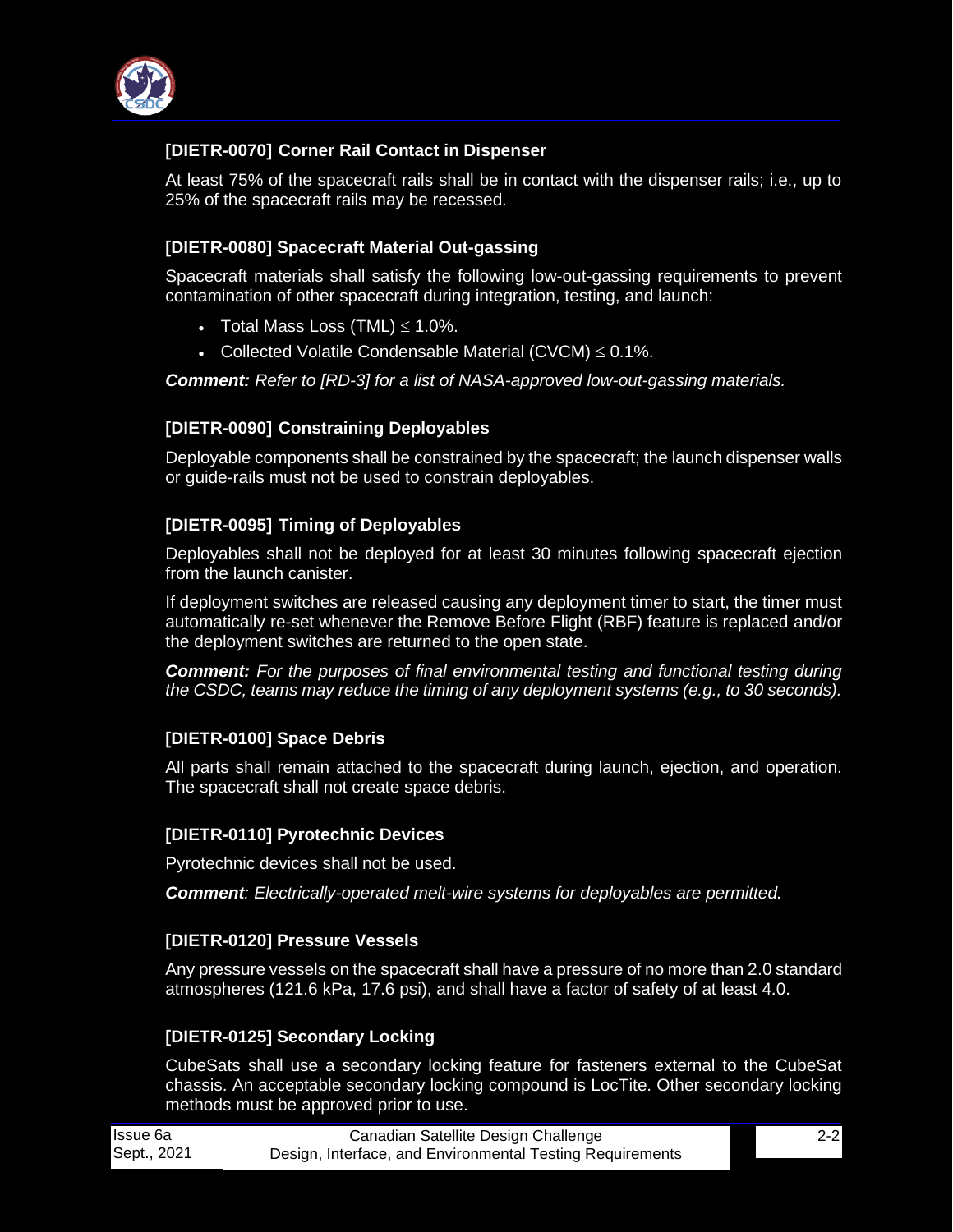

*Comment: The requirement is applicable to the final flight configuration of any spacecraft which will be launched, and is not applicable during the normal course of the CSDC.*

## <span id="page-5-0"></span>**2.2 Mass Properties**

#### **[DIETR-0130] Spacecraft Maximum Mass**

The spacecraft mass shall not exceed 4.0 kg.

#### **[DIETR-0140] Spacecraft Centre of Mass**

The spacecraft centre of mass shall be located within not more than 2.0 cm from the spacecraft's geometric centre in the X and Y axes, and not more than 7.0 cm from the spacecraft's geometric centre in the Z axis.

*Comment: This requirement applies to the spacecraft in the stowed (launch) configuration only.*

# <span id="page-5-1"></span>**2.3 Electrical Requirements**

#### **[DIETR-0150] General Electrical Systems Design**

All electrical systems shall be inactive during launch to prevent any electrical or RF interference with the launch vehicle and other payloads.

The spacecraft electrical system design shall not permit the ground charge circuit to energise the satellite systems (load), including flight computer (see Figure 2-1). This restriction applies to all charging methods.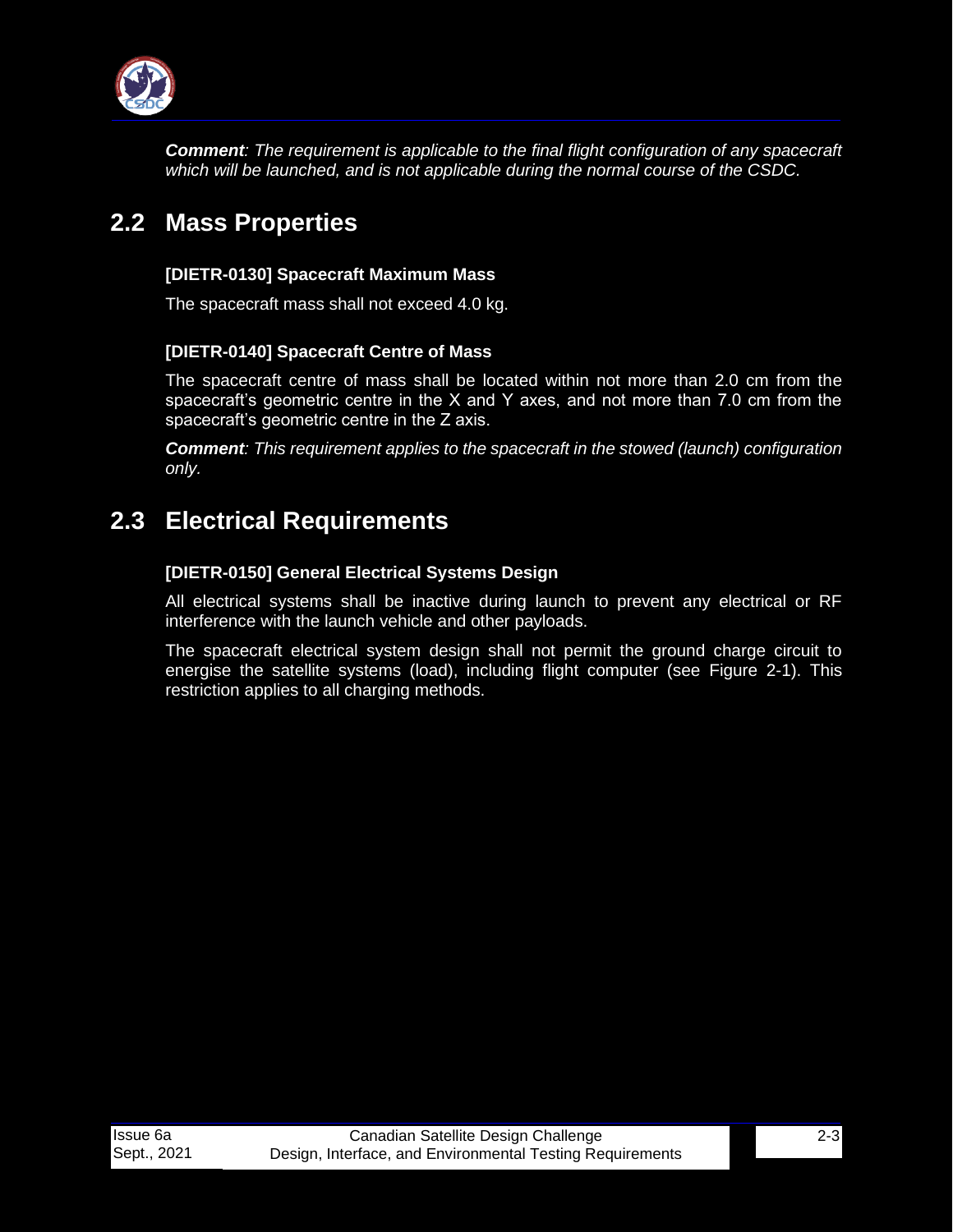



#### <span id="page-6-0"></span>**Figure 2-1. CubeSat Electrical Subsystem Block Diagram (note: RBF switch not shown)**

#### **[DIETR-0160] Spacecraft Deployment Switches**

The spacecraft shall have a minimum of three (3) mechanical deployment switches corresponding to inhibits in the main electrical system. The spacecraft shall include at least one deployment switch on the –Z rail standoffs (red or blue squares shown in Figure 2-3).

Deployment switches can be of the pusher variety (for switches located on the  $-Z$  face), or roller/lever switches embedded in a corner rail and riding along the launch dispenser guide rail.

Deployment switches shall be centred with respect to the rail.

The force exerted by a deployment switch shall not exceed 3N.

In the actuated (depressed) state, the deployment switch shall be at or below the level of the standoff or rail in which it is installed.

#### **[DIETR-0165] Spacecraft Separation Springs**

The spacecraft shall have two separation springs. Separation springs shall be located at the –Z end face of a diagonal pair of corner rails as shown in Figure 2-2.

Each spring shall be captive. When compressed the spring shall be contained within the maximum rail length.

Individual separation spring force shall not exceed 3.34 N (0.75 lbs) with the total force for both springs not to exceed 6.67 N (1.5 lbs).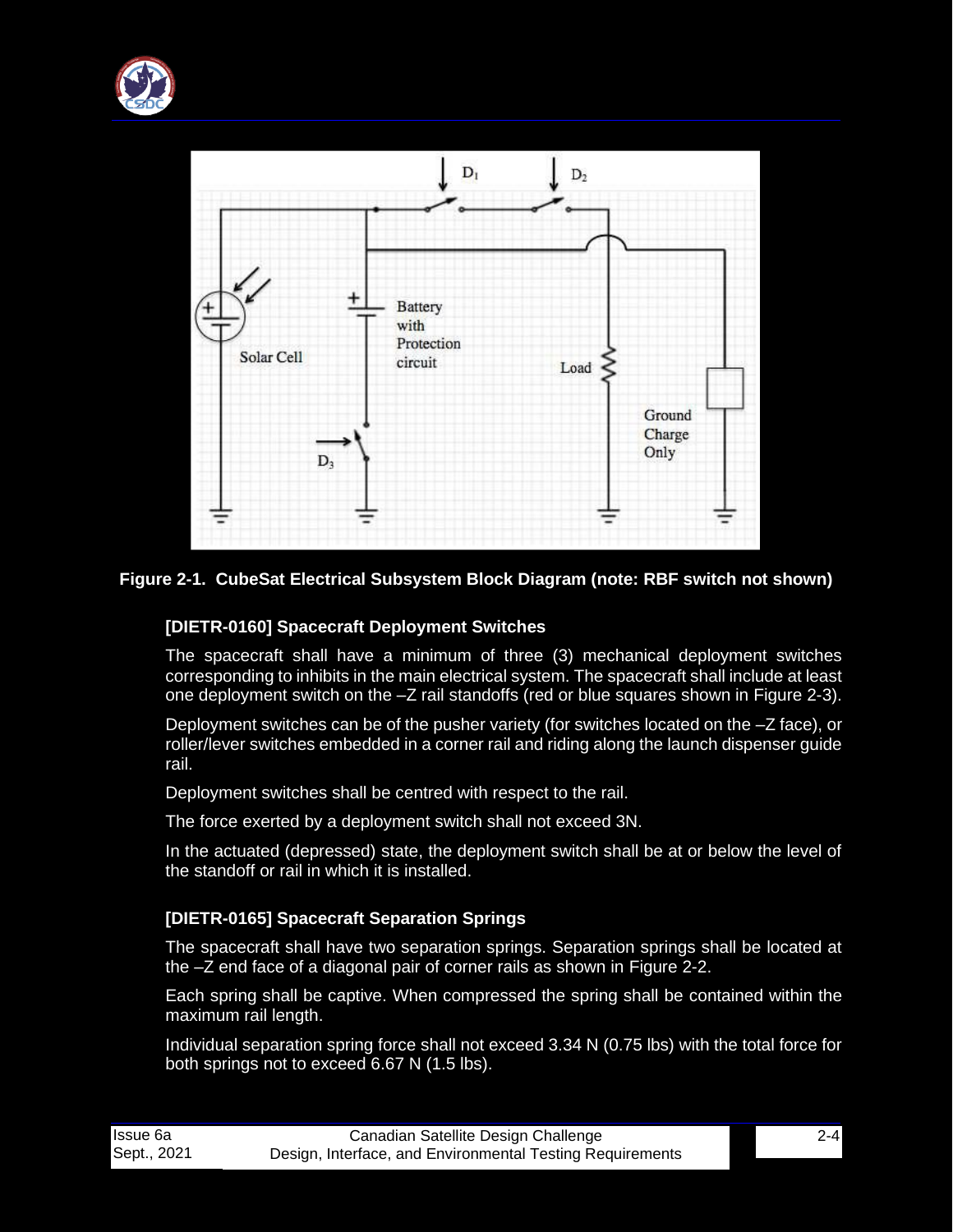



**Figure 2-2. Separation Spring Placement Options.**

#### <span id="page-7-0"></span>**[DIETR-0170] Spacecraft Umbilical Connectors**

The spacecraft shall have one or more umbilical connectors, in order to allow for spacecraft diagnostic testing or battery charging after integration into the deployment dispenser. The umbilical connectors shall be located within the designated spacecraft Access Port locations (green-shaded areas, shown in Figure 2-3).

Through the umbilical connector, the following activities shall be able to be performed:

- battery charging and charge-state monitoring;
- send time-tagged or immediate commands to the spacecraft;
- request and receive the current status of the spacecraft's command queue;
- request and receive the current or saved telemetry sensor data;
- request and receive payload science data and any ancillary data;
- any other communications required to demonstrate proper operation of the spacecraft.

#### **[DIETR-0175] Spacecraft Batteries**

Batteries should maintain charge for a minimum of six (6) months from time of integration into the launch dispenser, until deployment on orbit.

#### **[DIETR-0180] Battery Continuity Plug, or Remove Before Flight (RBF) Pin**

The spacecraft shall incorporate a battery continuity plug which, when inserted, will disconnect batteries and solar cells from any other spacecraft electronics.

RBF pins must be capable of remaining in place during integration with the launch dispenser. It shall not be necessary to remove the RBF to facilitate loading into the NRCSD.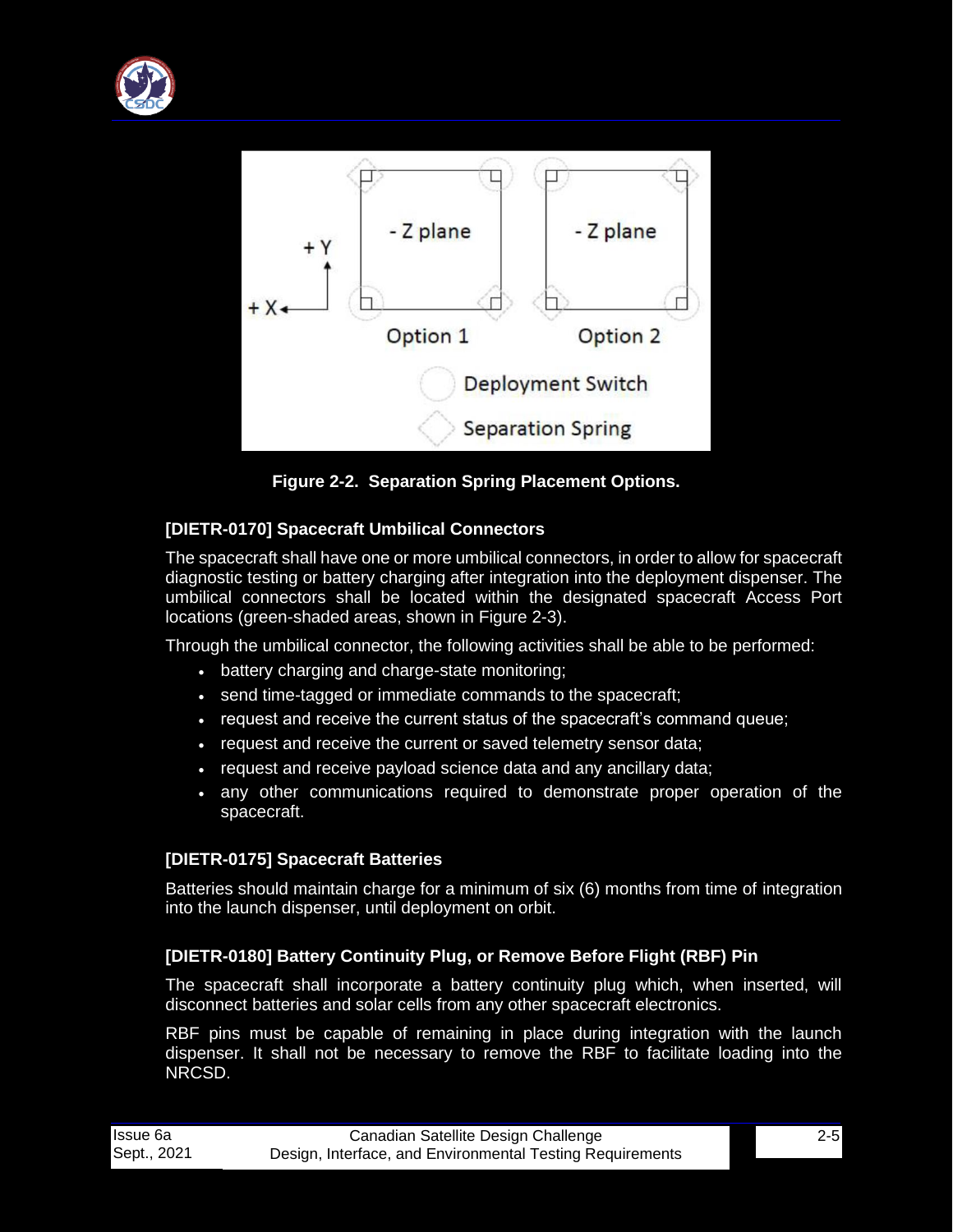

All RBF pins, switches, or jumpers utilized as primary electrical system and RBF inhibits must be accessible from the access panels (see Figure 2-3) for removal at the completion of loading into the launch dispenser.

#### **[DIETR-0181] Battery Continuity Plug Location**

The battery continuity plug shall be located inside one of the designated Access Port locations on either the +X or -X face (shown in Figure 2-3).

#### **[DIETR-0182] Battery Continuity Plug Dimensions**

When inserted, the battery continuity plug must not protrude more than 6.5 mm outside the edge of the spacecraft rails.

#### **[DIETR-0190] Total Stored Chemical Energy**

The total stored chemical energy on the spacecraft must not exceed 100 Watt-hours.

### <span id="page-8-0"></span>**2.4 Launch Vehicle**

#### **[DIETR-0200] Fundamental Frequency**

The spacecraft shall have a fundamental frequency of at least 90 Hz in each axis.

#### **[DIETR-0210] Deployment**

During deployment, the spacecraft shall be compatible with a deployment velocity between 0.5 m/s and 1.5 m/s, and an acceleration no greater than 2g in the +Z direction.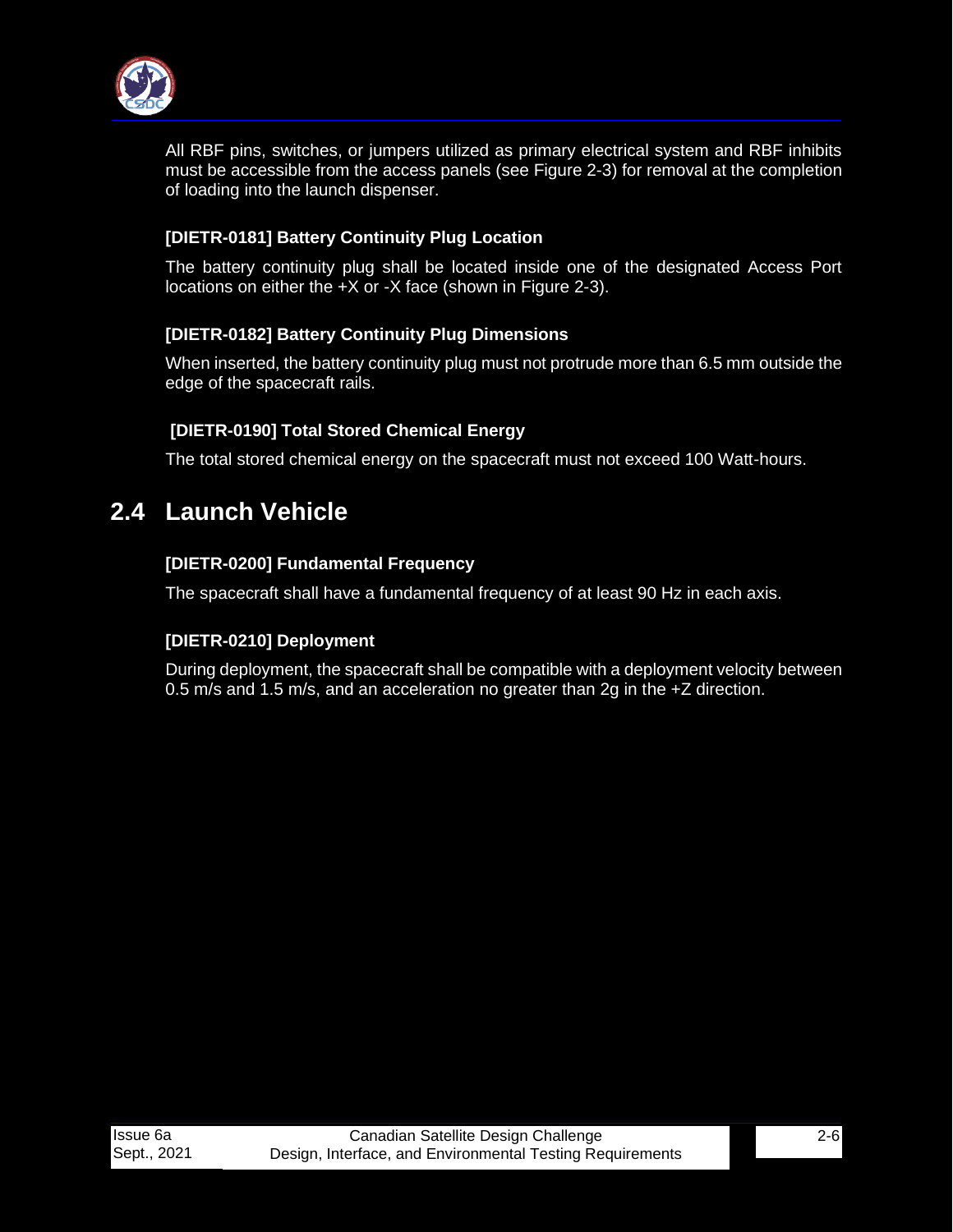



**Figure 2-3. CubeSat Structure Specification** Error! Reference source not found.**.**

<span id="page-9-0"></span>

| <b>Issue 6a</b> |  |
|-----------------|--|
| Sept., 2021     |  |

Canadian Satellite Design Challenge Design, Interface, and Environmental Testing Requirements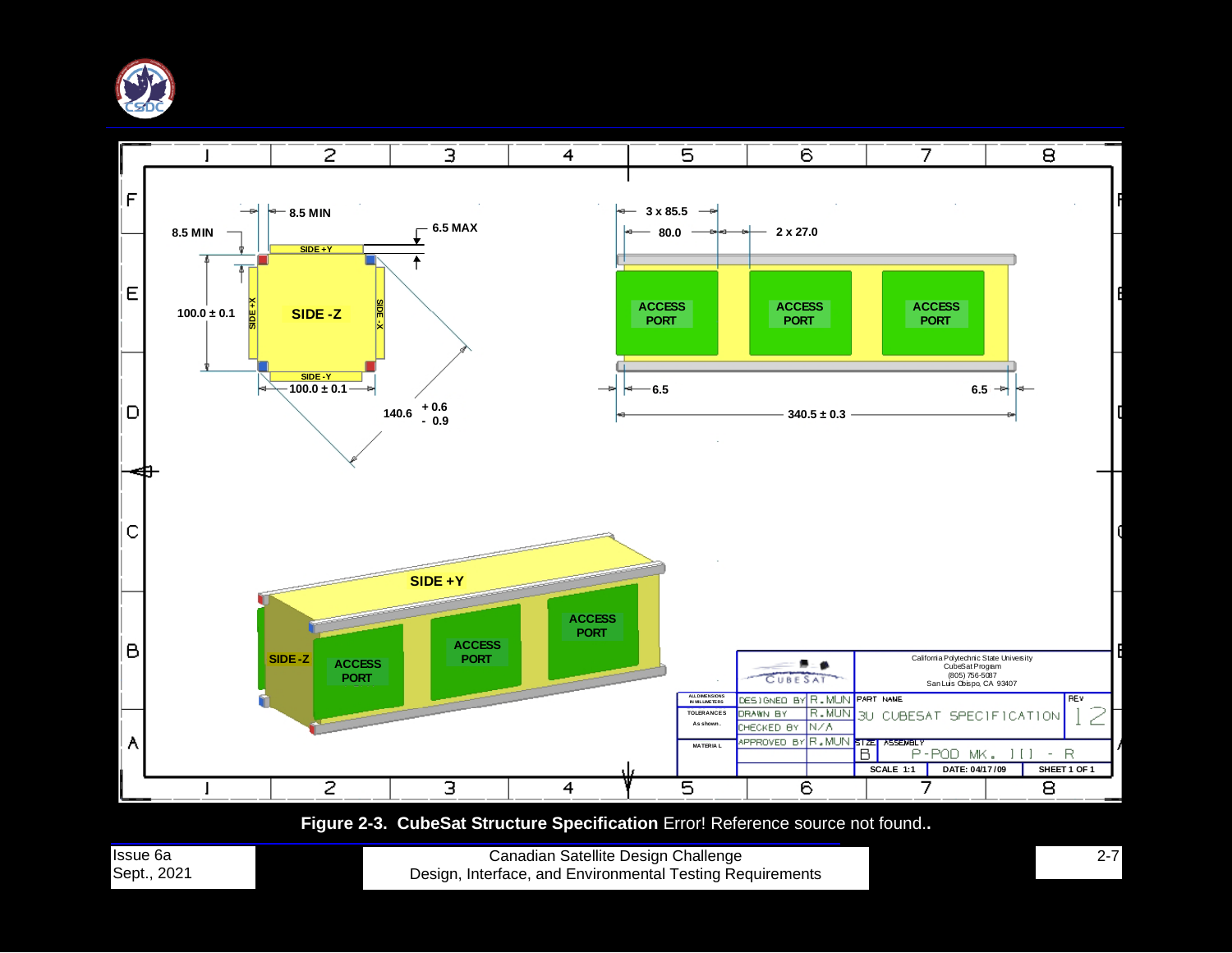

# <span id="page-10-0"></span>**3 Environmental Testing Requirements**

Spacecraft will undergo environmental testing to prove their ability to survive the launch and space environments and perform nominal operations.

The following tests will be performed (in order):

- random vibration
- separation shock
- thermal-vacuum and/or bake-out

A functional test, which will demonstrate that the spacecraft is working within its required parameters, will be performed prior to, during, and after the thermal-vacuum test.

### <span id="page-10-1"></span>**3.1 General Testing Requirements**

#### **[DIETR-0300] Environmental Testing**

The spacecraft shall be designed to withstand all of the environmental tests, then operate within the performance parameters required for its mission.

*Comment: The spacecraft will enter environmental testing in its completed state, as it is intended to be launched. Hardware modifications are not allowed during or after testing, other than removal of access panels to hook up umbilical connectors, or removal of protective caps for instruments. Flight software may be modified if requested.*

### <span id="page-10-2"></span>**3.2 Launch Environment Tests**

#### **[DIETR-0310] Launch Quasi-static Acceleration Test**

The spacecraft shall be designed to withstand a quasi-static acceleration of 12g (TBC).

*Comment: This environment is in every axis direction.*

#### **[DIETR-0320] Launch Vibration Test**

The spacecraft shall be designed to withstand the qualification-level launch random vibration environment shown in Figure 3-1.

*Comment: This environment is applicable at the interface between the spacecraft dispenser and the test platform, in each axis.*

#### **[DIETR-0330] De-pressurisation**

The spacecraft shall be able to withstand a maximum depressurisation rate of –5 kPa/s.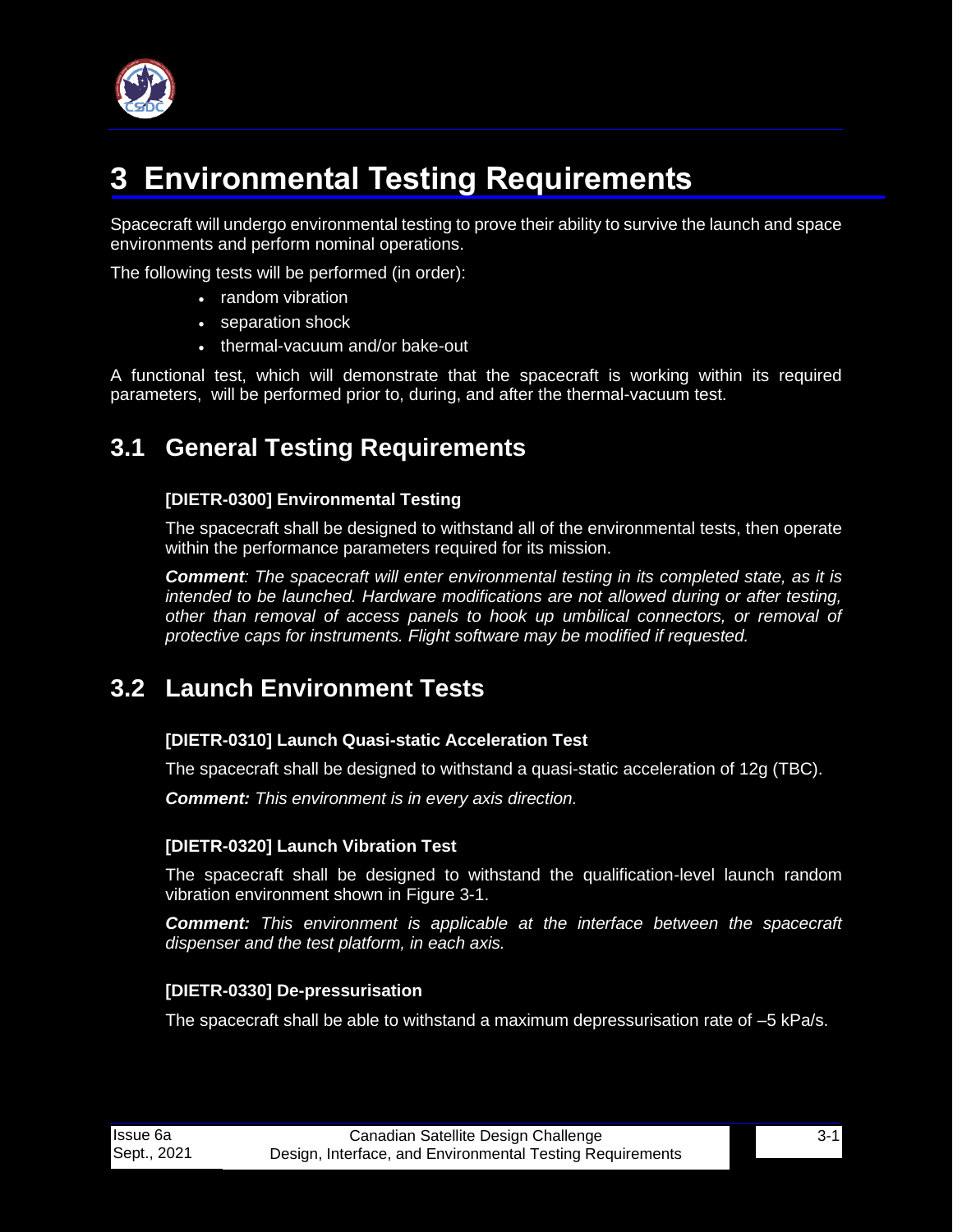



**Figure 3-1. Launch Random Vibration Qualification Environment.**

# <span id="page-11-2"></span><span id="page-11-0"></span>**3.3 Separation and Deployment Tests**

#### **[DIETR-0340] Separation Shock Test**

There will be no separation shock test performed.

#### **[DIETR-0350] Post-Environmental Test Deployment**

During the deployment test, the spacecraft must exit the dispenser without jamming.

*Comment: The spacecraft will then be inspected to verify that it has not suffered any structural failure.*

### <span id="page-11-1"></span>**3.4 Thermal-Vacuum Test**

Thermal-Vacuum tests are performed simulate the thermal and vacuum conditions onorbit, as well as to bake out hardware to ensure proper out-gassing, and to ensure predictable behaviour in different thermal conditions which will be experienced on orbit.

The vacuum-chamber pressure is taken down to a level of at least  $5x10^{-5}$  Torr before the thermal cycle begins.

#### **[DIETR-0360] Thermal-Vacuum Test**

A Thermal-Vacuum test may not necessarily be conducted during the CSDC environmental testing phase, but will be required for any cubesat which is selected to be launched.